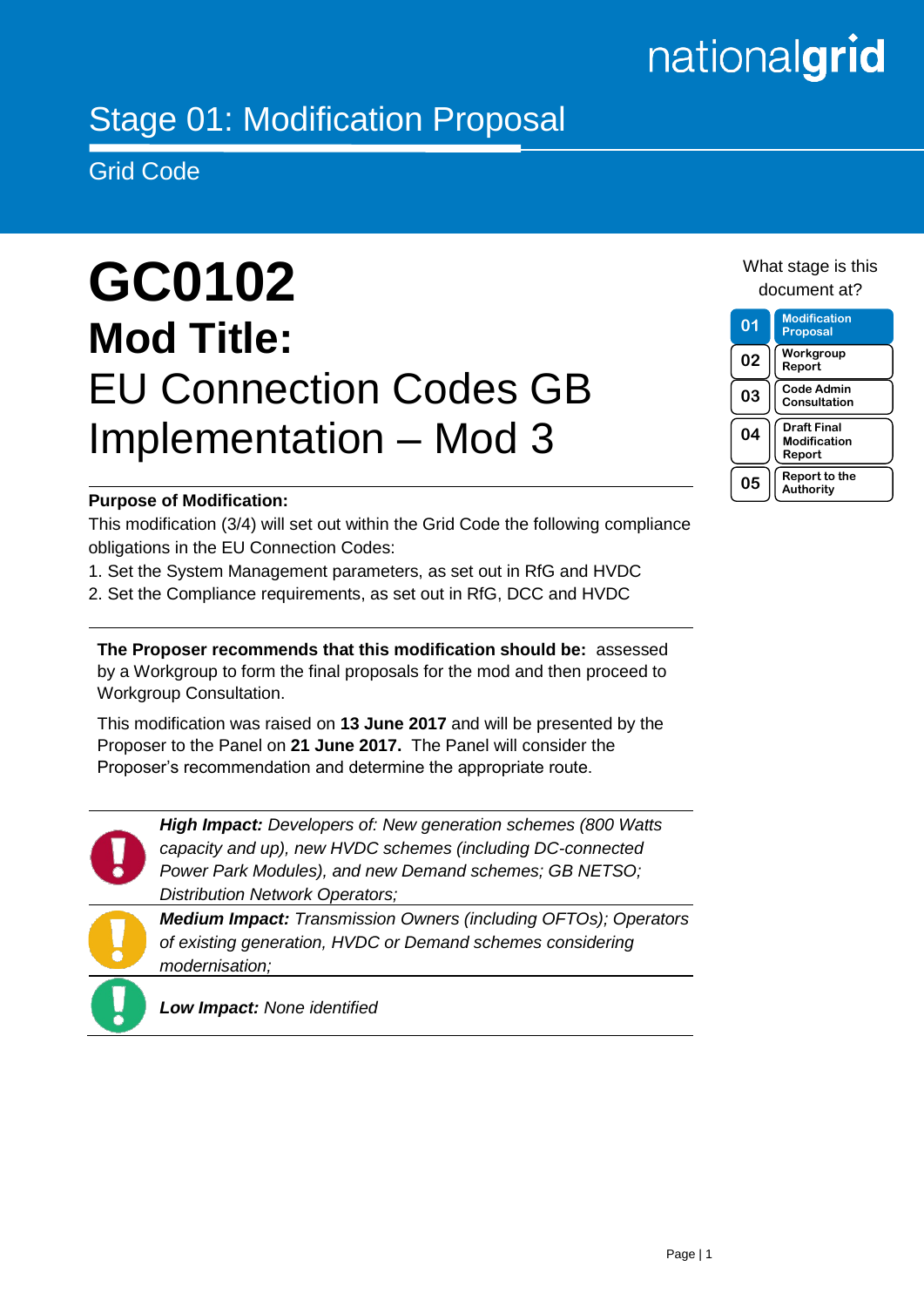#### **Contents**

### **Timetable**

The Code Administrator will update the timetable.

# **The Code Administrator recommends the following timetable: To be discussed and finalised at the June Panel meeting.**

| <b>Workgroup Meeting 1</b>                                        | 6 July 2017      |
|-------------------------------------------------------------------|------------------|
| <b>Workgroup Meeting 2</b>                                        | August 2017      |
| <b>Workgroup Meeting 3</b>                                        | September 2017   |
| Workgroup Consultation (15 Working days)                          | September 2017   |
| <b>Workgroup Meeting 4</b>                                        | October 2017     |
| Workgroup Report presented to Panel                               | 15 November 2017 |
| Code Administration Consultation Report issued to the<br>Industry | 17 November 2017 |
| Draft Final Modification Report presented to Panel                | 12 December 2017 |
| <b>Modification Panel Recommendation vote</b>                     | 20 December 2017 |
| Final Modification Report issued the Authority                    | 10 January 2018  |
| Authority decision due (25WDs)                                    | 14 February 2018 |
| Decision implemented in Grid Code                                 | 01 March 2018    |



**Any Questions?** Contact: **Chrissie Brown**  Code Administrator





Proposer: **Franklin Rodrick** National Grid (SO)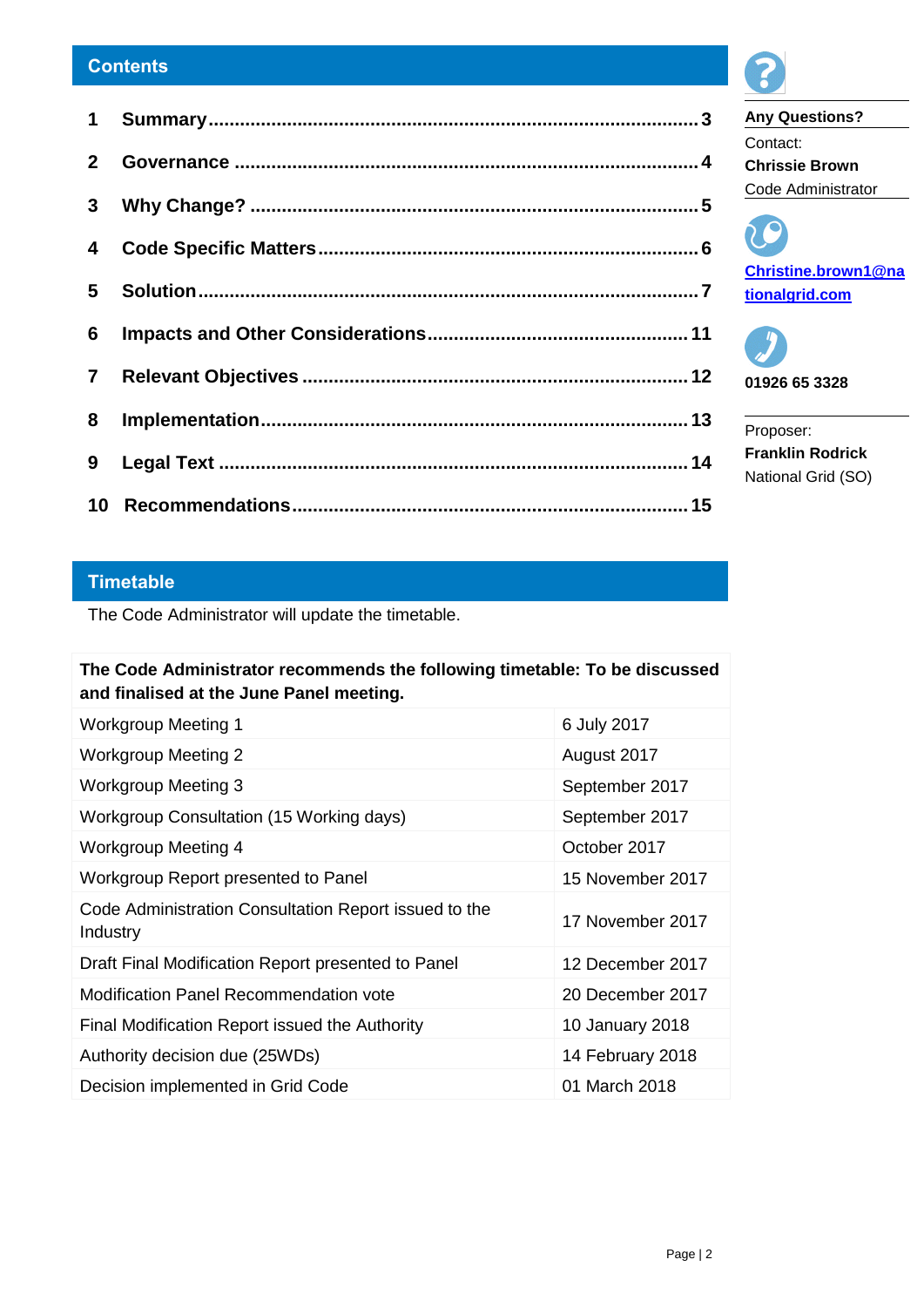# <span id="page-2-0"></span>**1 Summary**

#### *What*

Full sections of the Grid Code, for example the Connection Conditions (CCs), Compliance Processes (CPs) and Operating Code, will need to be extended to set out the new EU standards to which impacted users will need to comply with.

This will be a combination of completely new requirements inserted into the Grid Code, or adjustments/continuation of corresponding existing GB requirements to line up with equivalents in the new EU codes.

#### *Why*

Guidance from BEIS and Ofgem was to apply the new EU requirements within the existing GB regulatory frameworks. This would provide accessibility and familiarity to GB parties, as well as putting in place a robust governance route to apply the new requirements in a transparent and proportionate way.

This modification needs to be undertaken in timely manner to ensure impacted users are aware of their compliance obligations - particularly in relation to procurement of equipment, compliance testing and operational requirements. This modification is also therefore, critical to facilitate/demonstrate Member State compliance to these three EU Network Codes.

#### *How*

With the support of the industry, we will use this modification to finalise proposals to apply the EU Connection Codes requirements, before consulting with the wider industry and submitting to Ofgem for a decision.

Previously, Grid Code and Distribution Code issue groups were formed (GC0048, GC0090, GC0091) to:

1. Comprehensively review the code to form a local interpretation of the requirements;

2. Undertake a mapping between the EU and GB codes to understand the gaps and the extent for possible code changes;

3. Form proposals, which will now be taken forward as formal modifications.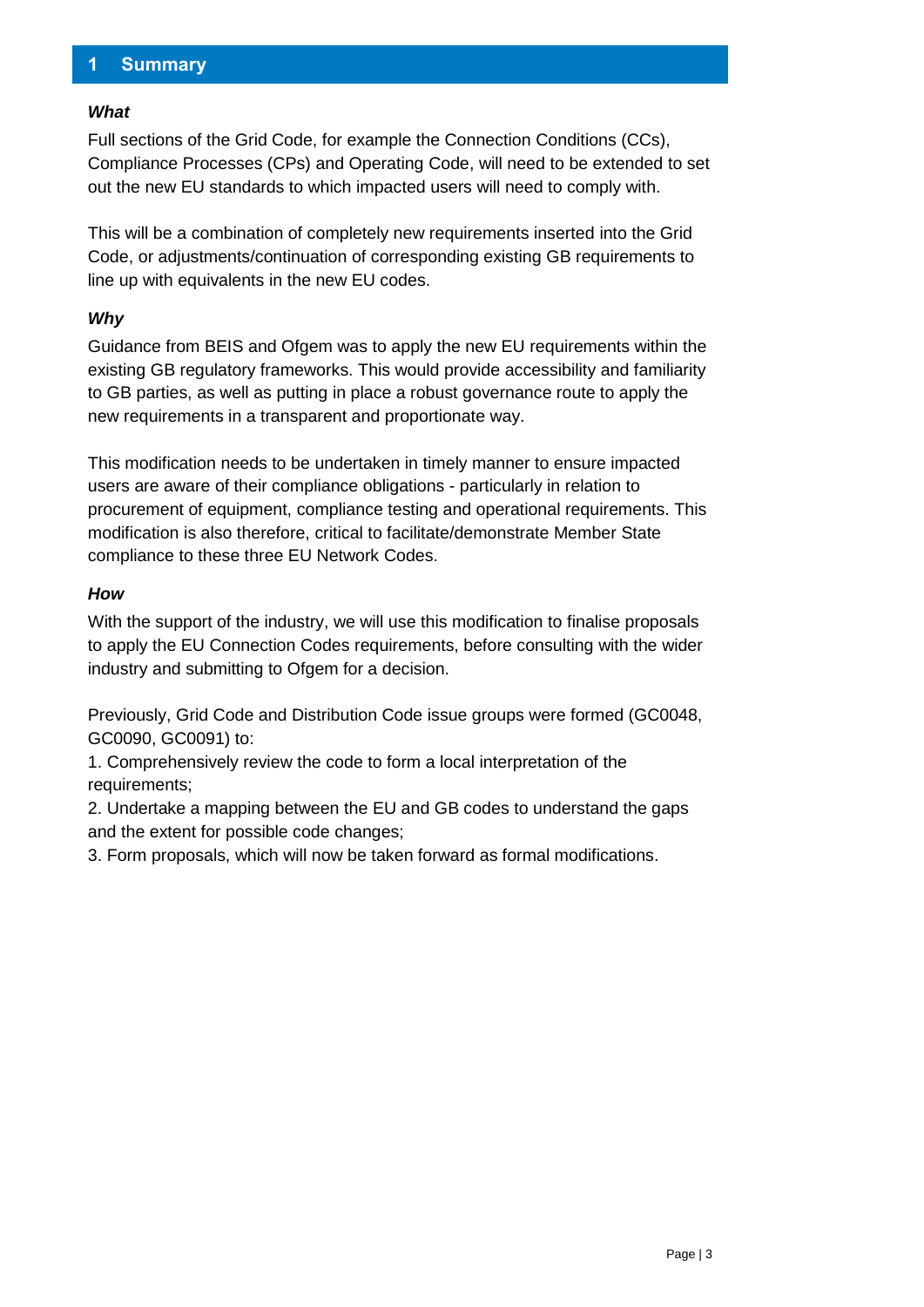# <span id="page-3-0"></span>**2 Governance**

Given the complexity and wide-ranging impact of the changes proposed in this mod, the proposer believes that self-governance or fast track governance arrangements are not appropriate in this case.

Instead, 'Normal' Grid Code governance processes should be followed.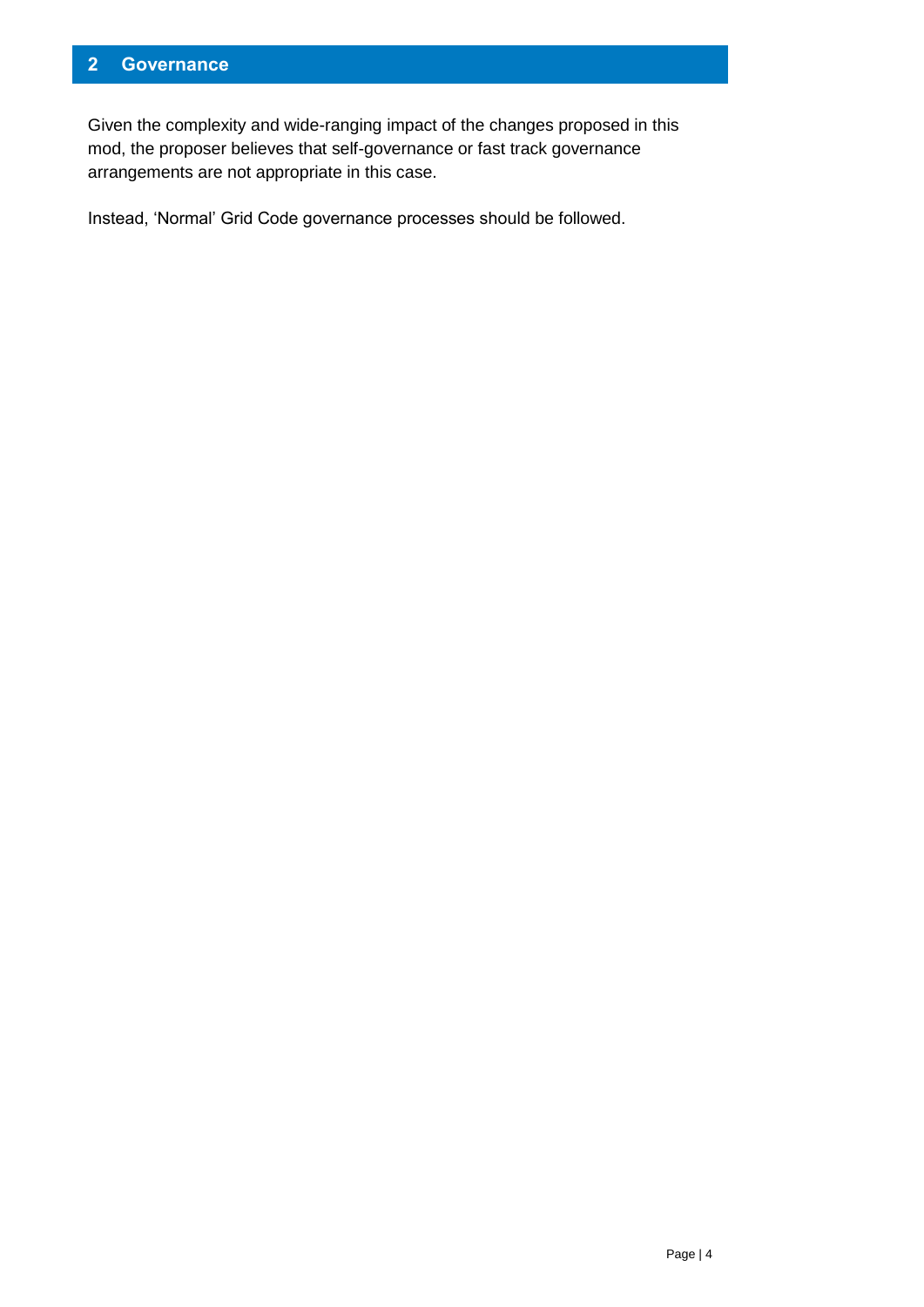# <span id="page-4-0"></span>**3 Why Change?**

This Proposal is one of a number of Proposals which seek to implement relevant provisions of a number of new EU Network Codes/Guidelines which have been introduced in order to enable progress towards a competitive and efficient internal market in electricity.

Some EU Network Guidelines are still in development and these may in due course require a review of solutions developed for Codes that come into force beforehand. The full set of EU network guidelines are;

- Regulation 2015/1222 Capacity Allocation and Congestion Management (CACM) which entered into force 14 August 2015
- Regulation 2016/1719 Forward Capacity Allocation (FCA) which entered into force 17 October 2016
- *Regulation 2016/631 - Requirements for Generators (RfG) which entered into force 17 May 2016*
- *Regulation 2016/1388 - Demand Connection Code (DCC) which entered into force 7 September 2016*
- *Regulation 2016/1447 - High Voltage Direct Current (HVDC) which entered into force 28 September 2016*
- Transmission System Operation Guideline (TSOG) entry into force anticipated Summer 2017
- Emergency and Restoration (E&R) Guideline entry into force anticipated Autumn 2017

RfG, DCC and HVDC were drafted to facilitate greater connection of renewable generation; improve security of supply; and enhance competition to reduce costs for end consumers, across EU Member States.

These three codes specifically set harmonised technical standards for the connection of new equipment for generators, demand, and HVDC systems (including DC-Connected Power Park Modules respectively).

Significant work to progress GB understanding of the codes and consider the approach for implementation has been undertaken in Grid Code/Distribution Code issue groups **GC0048 (RfG); GC0090 (HVDC); GC0091 (DCC)**.

This has been widely attended, including DNOs and smaller parties. Additional stakeholder engagement has been undertaken to ensure the impacts of the three EU codes is understood, as well as to provide an opportunity to feed into the approach.

The technical requirements involved in Mod 3 will be discussed with the workgroup and the proposals will be finalised before doing a workgroup consultation.

Through proposing these modifications under Open Governance, we will finalise our proposals; and undertake a final industry consultation to confirm they are appropriate, before submitting papers to Ofgem to request a decision.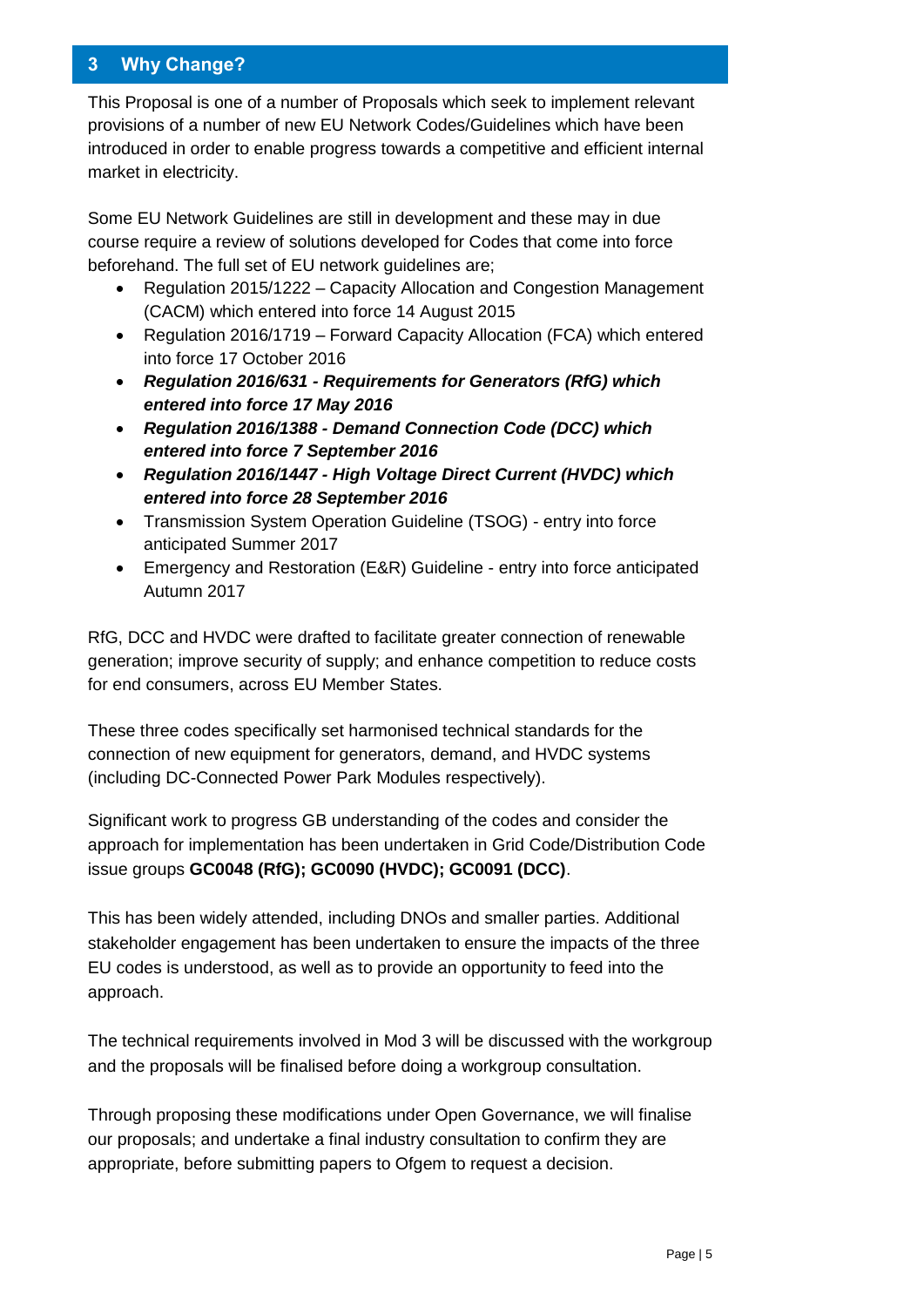# <span id="page-5-0"></span>**4 Code Specific Matters**

#### *Technical Skillsets*

- Understanding of the GB regulatory frameworks (particularly Grid Code and Distribution Code)
- High level understanding of the EU codes and their potential impact
- Operational/technical understanding of equipment which are bound by these codes
- Where appropriate, knowledge of the obligations, compliance and operational processes of GB Network Operators and the GB National Electricity Transmission System Operator

#### *Reference Documents*

Demand Connection Code legal text: [http://eur-lex.europa.eu/legal](http://eur-lex.europa.eu/legal-content/EN/TXT/PDF/?uri=CELEX:32016R1388&from=EN)[content/EN/TXT/PDF/?uri=CELEX:32016R1388&from=EN](http://eur-lex.europa.eu/legal-content/EN/TXT/PDF/?uri=CELEX:32016R1388&from=EN)

Requirements for Generators legal text: [http://eur-lex.europa.eu/legal](http://eur-lex.europa.eu/legal-content/EN/TXT/PDF/?uri=CELEX:32016R0631&from=EN)[content/EN/TXT/PDF/?uri=CELEX:32016R0631&from=EN](http://eur-lex.europa.eu/legal-content/EN/TXT/PDF/?uri=CELEX:32016R0631&from=EN)

High Voltage Direct Current legal text: [http://eur-lex.europa.eu/legal](http://eur-lex.europa.eu/legal-content/EN/TXT/PDF/?uri=CELEX:32016R1447&qid=1494236788524&from=EN)[content/EN/TXT/PDF/?uri=CELEX:32016R1447&qid=1494236788524&from=EN](http://eur-lex.europa.eu/legal-content/EN/TXT/PDF/?uri=CELEX:32016R1447&qid=1494236788524&from=EN)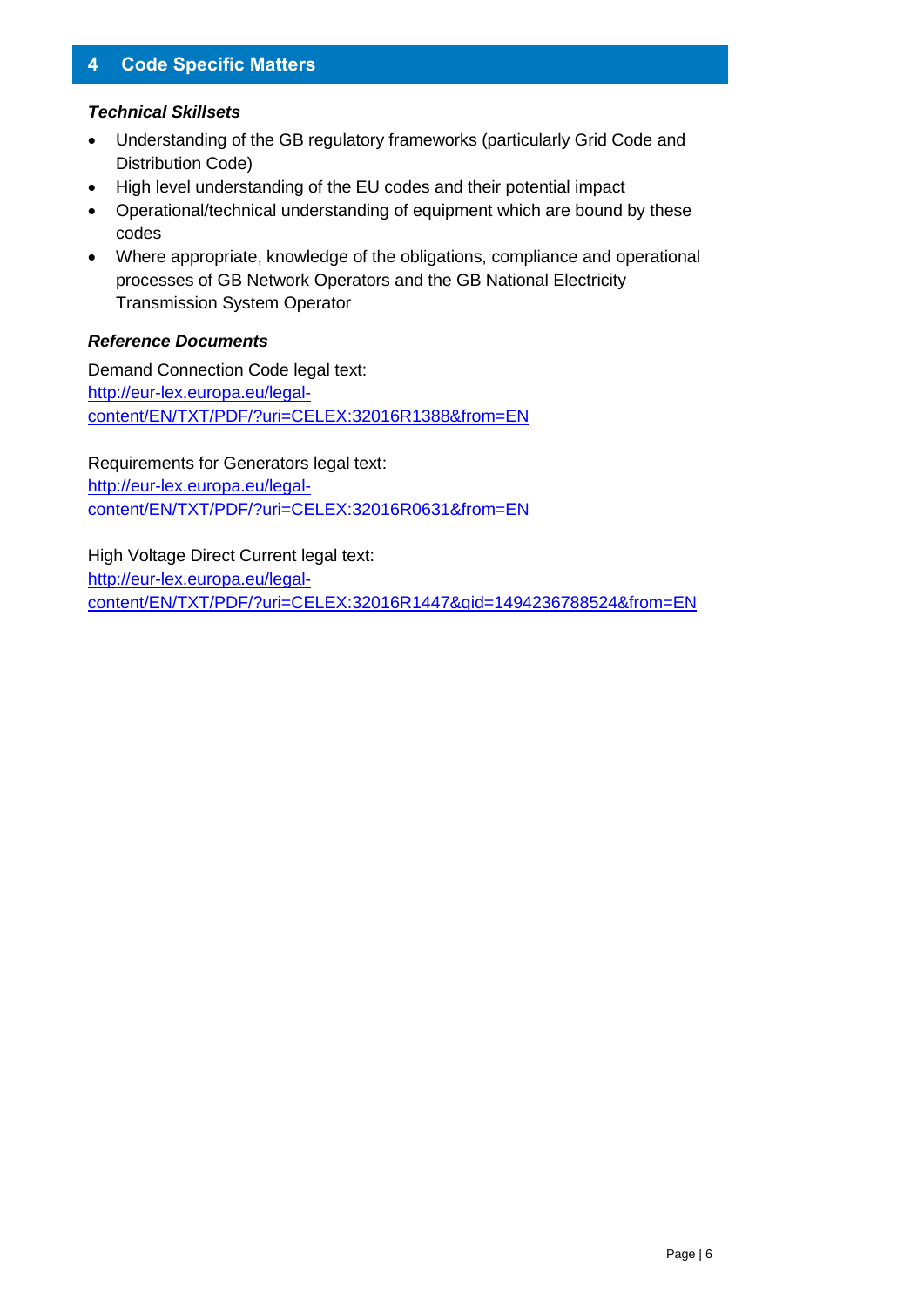### <span id="page-6-0"></span>**5 Solution**

Mod 3 of the EU Connection Codes is covering two elements of RfG, HVDC and DCC – System Management and Compliance. Historically, there have been system management requirements and compliance processes defined in the code. If the EU Codes requirements already exist in GB then the existing code requirements will be adopted unless there is a conflict with the EU Code.

The 3 EU Connection Codes have similar requirements for system management and compliance. The approach is to finalise the requirements for RfG first and then the same requirements can be adopted for DCC and HVDC.

# **1. System Management requirements of RfG and HVDC EU Connection Codes**

- The existing GB codes cover a majority of the system management requirements that are included in the EU Connection Codes. Mod 3 will be looking at implementing the RfG, DCC and HVDC system management requirements.
- System management includes any interfacing requirements between the TOs and the DNOs that allow managing the transmission system post any events or under normal operational times. These requirements include – Protection Settings, Monitoring, Operational metering, Synchronising, Modelling etc.
- Where the requirements already exist, then the current GB Code requirements will be adopted unless there is a conflict with the EU Code.
- Below are the RfG requirements that have been identified as requiring changes to the codes Grid Code/Distribution Code and the Electrical Standards documents. Parameters will be set where the change is identified. Similar requirements will be applied across to DCC and HVDC.

| Articles                                                                                                                           | TO  | SO.                                                                                                                                                                                                                                                                                                                                                                                                                                                     | <b>DNO</b>          |
|------------------------------------------------------------------------------------------------------------------------------------|-----|---------------------------------------------------------------------------------------------------------------------------------------------------------------------------------------------------------------------------------------------------------------------------------------------------------------------------------------------------------------------------------------------------------------------------------------------------------|---------------------|
| <b>Power Generating</b><br>Module Type A<br>System<br>Management<br>Requirements<br>Automatic<br>Reconnection -<br>(Article 13(7)) | NA. | Any party (Transmission or<br>Distribution connected)<br>captured by the Grid Code<br>requirements will be<br>reconnected by NG instruction<br>(automatic reconnection will<br>not be permitted) It is<br>acknowledged that in general<br>Type A and B generators will<br>not be caught by the<br>requirement of the Grid Code.<br>The impact of automatic<br>reconnection of large volumes<br>of embedded generation<br>requires further consideration | G59 specifies this. |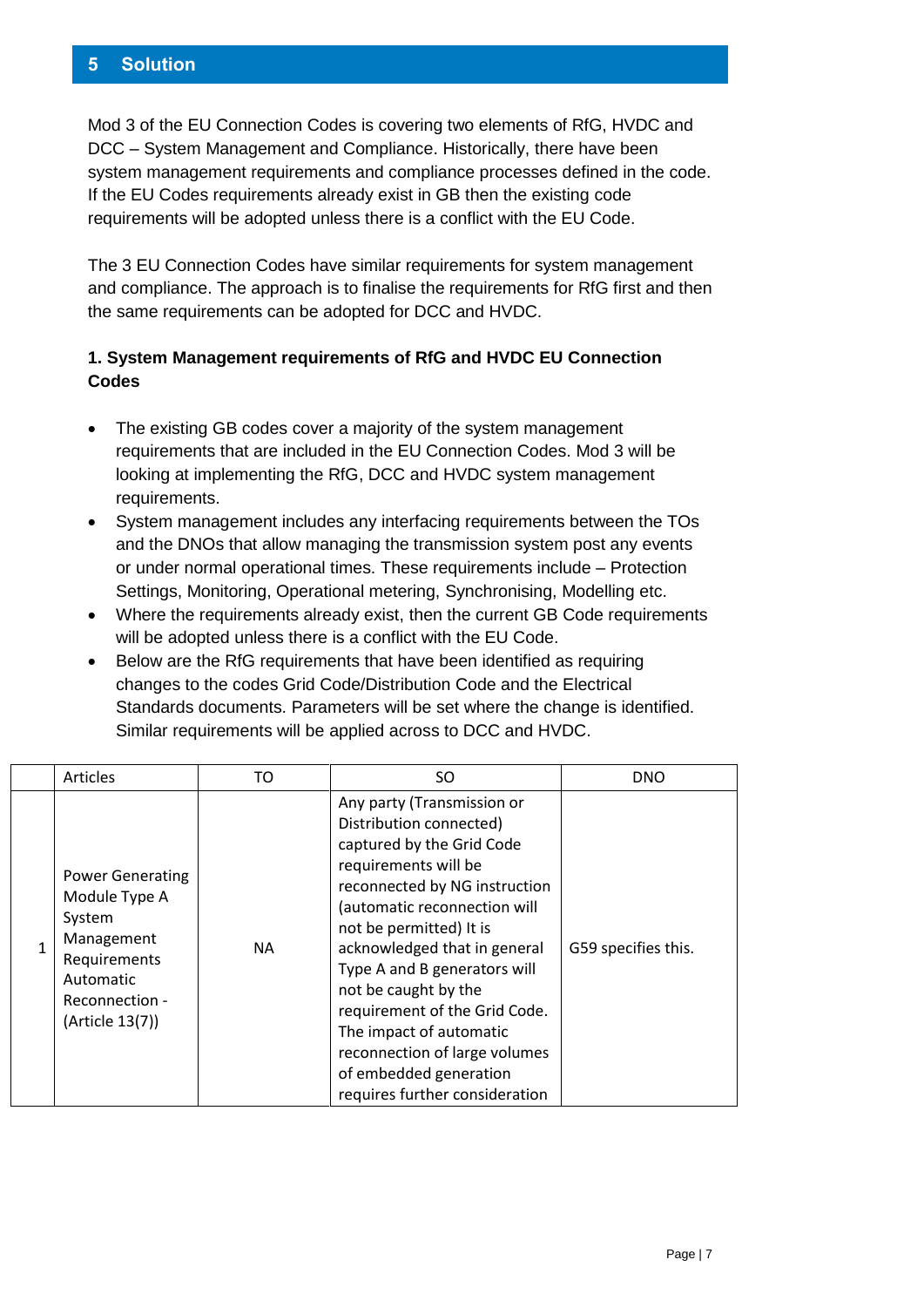| $\overline{2}$ | <b>Power Generating</b><br>Module Type B<br>System<br>Management<br>Requirements<br>(Automatic<br>reconnection /<br>Control Schemes)<br>(Article 14(4) and<br>Article 14(5)) | <b>NA</b>                                                                                                                                   | Same as above                                                                                                                      | G59 specifies this. G99<br>will apply current<br>approach to all D<br>connected generation<br>- or possibly for A to<br>C, not D. |
|----------------|------------------------------------------------------------------------------------------------------------------------------------------------------------------------------|---------------------------------------------------------------------------------------------------------------------------------------------|------------------------------------------------------------------------------------------------------------------------------------|-----------------------------------------------------------------------------------------------------------------------------------|
| 3              | <b>Power Generating</b><br>Module Type B<br>System<br>Management<br>Requirements<br>Protection $(1)$ -<br>Article 14(5)(b)(i)<br>and (ii)                                    | TO's will have<br>to specify the<br>schemes and<br>settings for<br>directly<br>connected if<br>different from<br>the current GB<br>practice | High level requirements to be<br>captured in the Grid Code.<br>Local arrangements could be<br>done through bilateral<br>agreement. | Provisions in<br>DPC4.4.4. and DPC<br>7.4.3 are generally<br>the same as<br>required in the RfG                                   |
| $\overline{4}$ | <b>Power Generating</b><br>Module Type B<br>System<br>Management<br>Requirements<br>Protection (2) -<br>(Article<br>14(5)(b)(iii))                                           | TO's will have to<br>specify the<br>schemes and<br>settings for<br>directly<br>connected if<br>different from<br>the current GB<br>practice | Update the Grid Code as<br>necessary                                                                                               | Provisions in<br>DPC4.4.4. and DPC<br>7.4.3 are generally<br>the same as<br>required in the RfG                                   |
| 5              | <b>Power Generating</b><br>Module Type B<br>System<br>Management<br>Requirements<br>Protection (3) -<br>(Article<br>$14(5)(b)(iv)$ and<br>14(c)                              | Any changes to<br>protection<br>settings will<br>need to be<br>agreed with the<br>TO for<br>transmission<br>connection                      | <b>NA</b>                                                                                                                          | Any changes to<br>protection settings will<br>need to be agreed<br>with the DNO for<br>distribution<br>connection                 |
| 6              | <b>Power Generating</b><br>Module Type B<br>System<br>Management<br>Requirements<br>Operational<br>Metering -<br>(Article 14(5)(d)<br>$(i)$ and $(ii)$                       | Same as current<br>GB practice for<br>Generators<br>currently caught<br>by the<br>requirements of<br>the Grid Code.                         | Same as current GB practice<br>for Generators currently<br>caught by the requirements of<br>the Grid Code. (No change<br>required) | Needs to be joined up<br>with GC0095                                                                                              |
| 7              | <b>Power Generating</b><br>Module Type C<br>System<br>Management<br>Requirements<br>FSM Monitoring /<br>Automatic<br>Disconnection at<br>specified voltages                  | Electrical<br><b>Standards</b><br>documents to<br>be updated by<br>the relevant TO                                                          | <b>NA</b>                                                                                                                          | Dependent on TSOG<br>Art 50 plus DNOs own<br>requirements (if any).                                                               |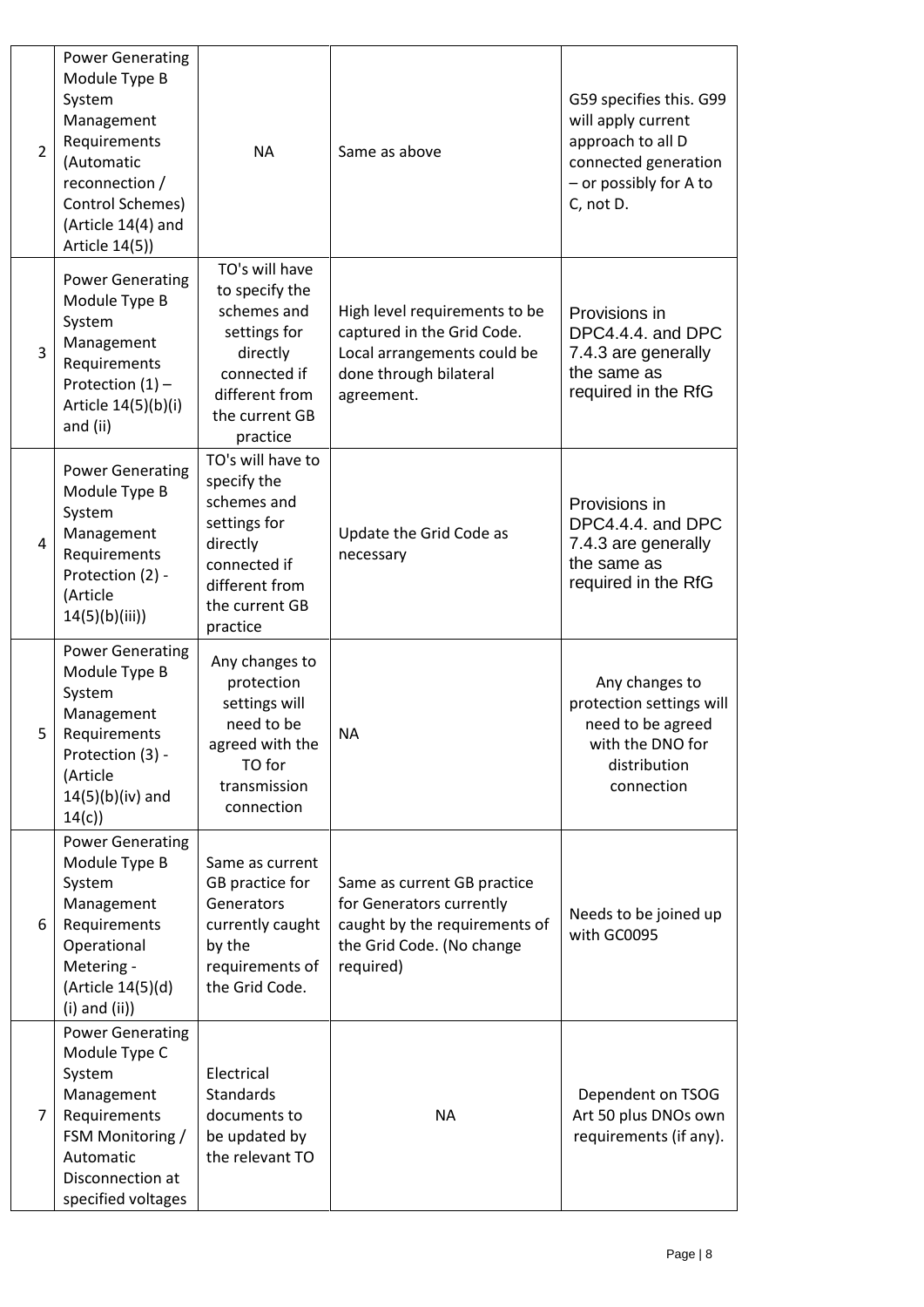| 8  | <b>Power Generating</b><br>Module Type C<br>System<br>Management<br>Requirements -<br>Automatic<br>Disconnection at<br>specified voltages                                | <b>NA</b>                                                                                                         | <b>Current Scottish voltage</b><br>ranges can be used.<br>CC.6.3.15.3. Code change<br>required | DNOs will not use this<br>save for the<br>equivalence with the<br>over and under<br>voltage protection in<br>G99. |
|----|--------------------------------------------------------------------------------------------------------------------------------------------------------------------------|-------------------------------------------------------------------------------------------------------------------|------------------------------------------------------------------------------------------------|-------------------------------------------------------------------------------------------------------------------|
| 9  | <b>Power Generating</b><br>Module Type C<br>System<br>Management<br>Requirements<br>Robustness<br>Article $15(4)(a)$ -<br>(c)                                            | <b>NA</b>                                                                                                         | Same as current GB practice.<br>No change required                                             | To be reflected in D<br>Code/G99                                                                                  |
| 10 | <b>Power Generating</b><br>Module Type C<br>System<br>Management<br>Requirements<br>15(6)(a)                                                                             | TO to consider<br>in coordination<br>with the SO and<br>may have to<br>specify the<br>requirements if<br>required | Specified through bi-lateral<br>agreement if required by TO.                                   | NG needs to decide<br>what to do about this.<br>Or stay with current D<br>Code drafting<br>DPC7.4.2.1 & DPC7.4.5  |
| 11 | <b>Power Generating</b><br>Module Type C<br>System<br>Management<br>Requirements<br>Monitoring<br>(Article 15(6)(b)(i)<br>- (iv)                                         | Electrical<br><b>Standards</b><br>documents to<br>be updated by<br>the relevant TO                                | Grid Code change may be<br>required                                                            | DNO's need to<br>consider and specify<br>this requirement                                                         |
| 12 | <b>Power Generating</b><br>Module Type C<br>System<br>Management<br>Requirements<br>Simulation /<br>Models (1)<br>(Article 15(6)(c)(i)<br>and (ii)                       | <b>NA</b>                                                                                                         | No new requirement. No<br>change required                                                      | <b>NA</b>                                                                                                         |
| 13 | <b>Power Generating</b><br>Module Type C<br>System<br>Management<br>Requirements<br>Simulation /<br>Other Issues (2)<br>(Article<br>15(6)(c)(iii),(d),(e)<br>and $(f)$ ) | <b>NA</b>                                                                                                         | No change to the current<br>requirements                                                       | DNOs and SO<br>requirement to be the<br>same as far as possible                                                   |
| 14 | <b>Power Generating</b><br>Module Type D<br>System<br>Management<br>Requirements                                                                                         | Electrical<br>Standards<br>documents to<br>be updated by<br>the relevant TO                                       | <b>NA</b>                                                                                      | DNOs and SO<br>requirement to be the<br>same as far as<br>possible. (For LEEMPS<br>synchronisation                |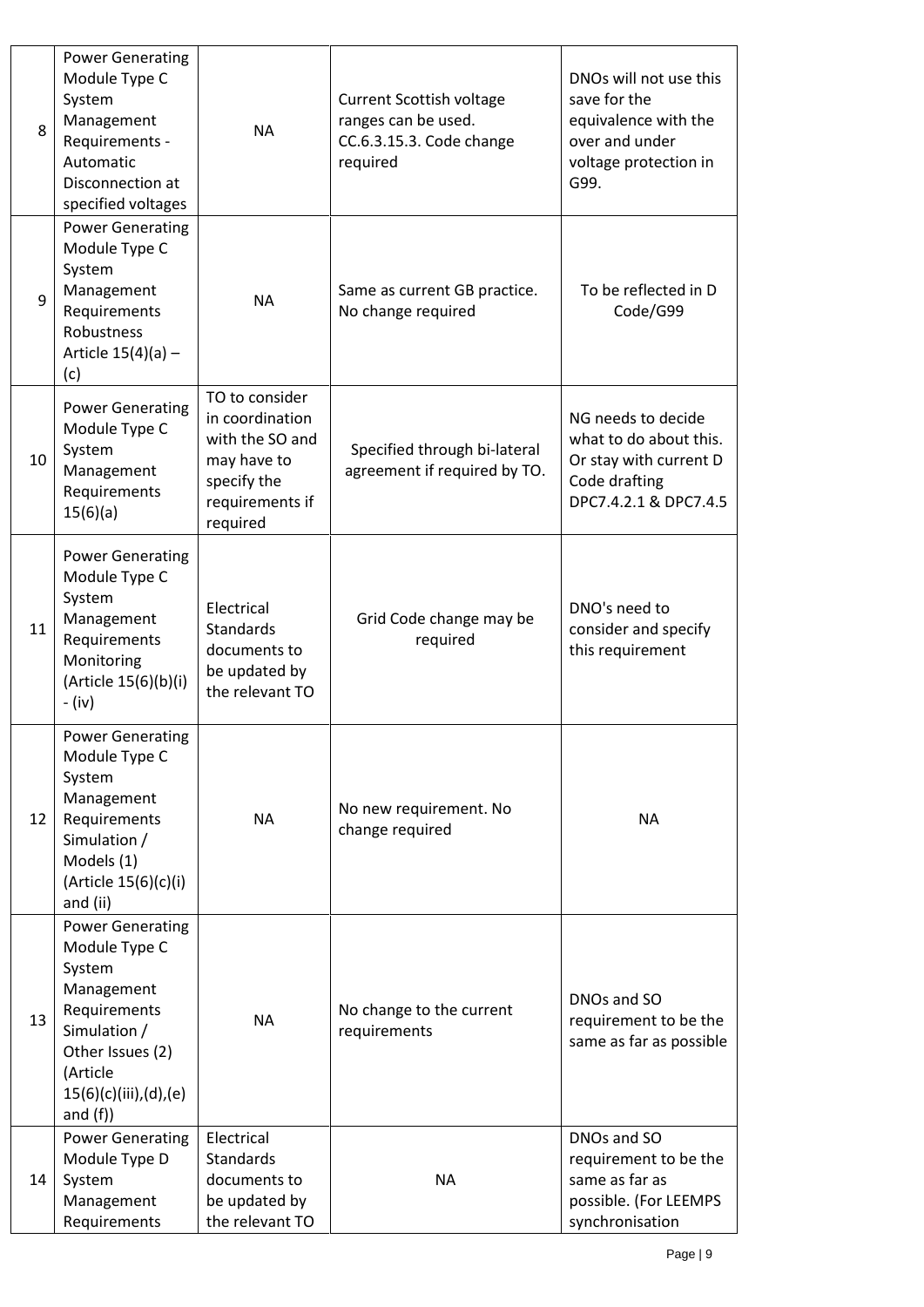|    | Synchronising<br>(Article 16(4))                                                                                                                                                                      |           |     | arrangements will be<br>the same as any other<br>embedded generator) |
|----|-------------------------------------------------------------------------------------------------------------------------------------------------------------------------------------------------------|-----------|-----|----------------------------------------------------------------------|
| 15 | Type D<br>Synchronous<br>Power<br>Generating<br>Modules and<br>Type C PPM's<br><b>Angular Stability</b><br>under fault<br>conditions / POD<br>(Art 19(3) / Art<br>$21(3)(f)$ ) Other<br><b>Issues</b> | <b>NA</b> | NA. | <b>Current D Code</b><br>drafting DPC7.4.2.1 &<br>DPC7.4.5           |
| 16 | Derogations /<br>Emerging<br>Technology                                                                                                                                                               | <b>NA</b> | NA  | <b>NA</b>                                                            |

# **2. Compliance**

- Compliance Process for generators and other transmission connected parties has existed in GB for over 20 years. It's purpose is to ensure that Transmission connected parties satisfy the requirements of the Grid Code along with any requirements in the Bilateral Agreement.
- Mod 3 will be covering the compliance aspect of all 3 Connection Codes RfG, HVDC and DCC.
- Compliance is split into two parts the Operational Notification process and the Compliance testing procedures.
- The Connection Codes introduces new compliance processes equipment certificates which will have to be considered by the workgroup.
- Where the requirements already exist, then the current GB Code requirements will be adopted unless there is a conflict with the EU Code.
- $\bullet$  The current position on the Compliance requirements is  $$ 
	- o Majority of the Notification procedures across RfG, DCC and HVDC are similar to existing GB requirements. Where there is a new requirement, the process will have to be defined. Once RfG Compliance processes have been defined, similar requirements in DCC and HVDC will mirror the RfG processes.
	- $\circ$  The current position on RfG compliance testing is as below  $-$ 
		- Type D Generators As per current GB practice
		- Type C & B Generators Will require compliance testing along with some compliance through equipment certificates acceptable
		- Type A Generators (mass market) Compliance mainly through equipment certificates.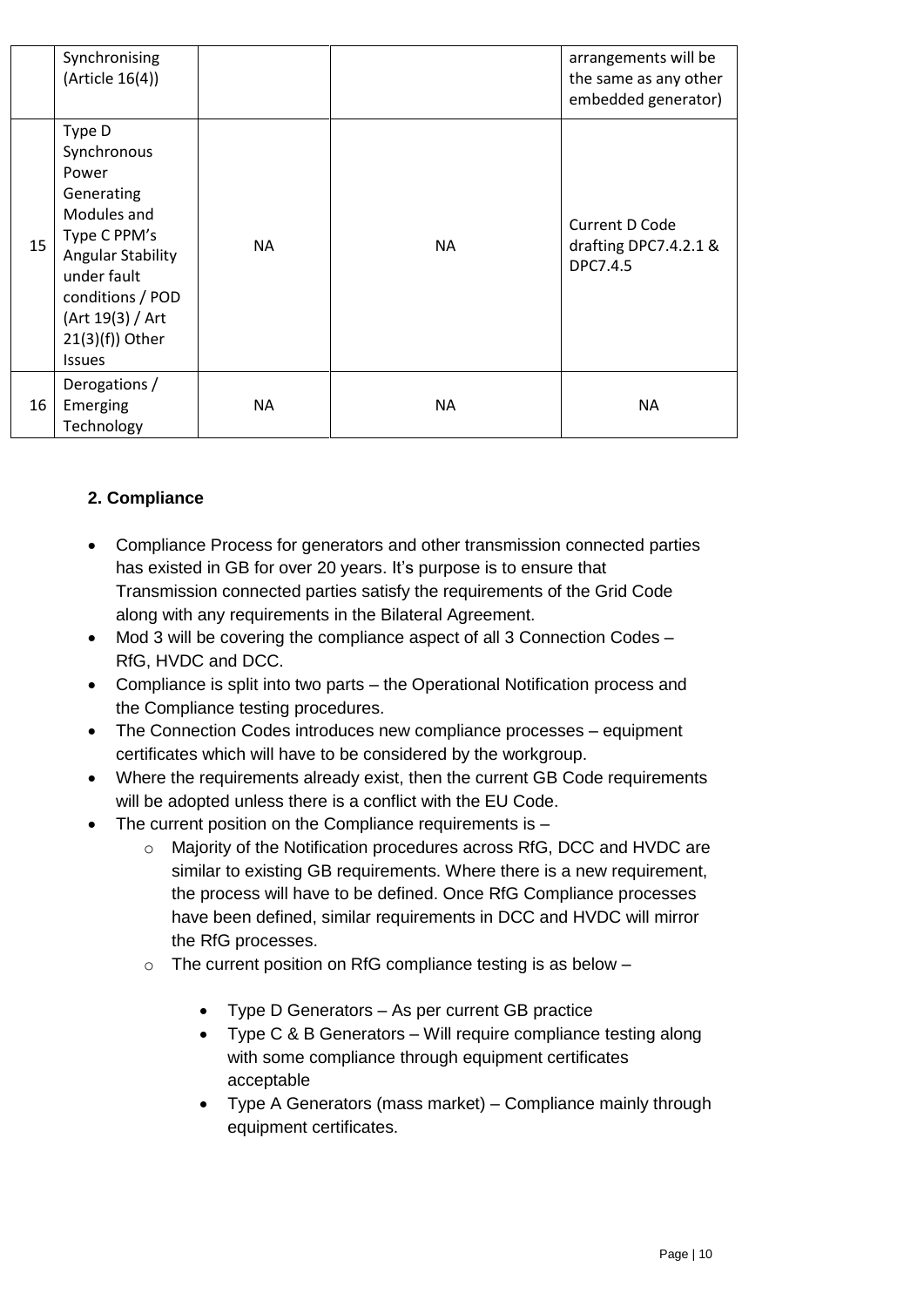#### <span id="page-10-0"></span>**6 Impacts and Other Considerations**

- *i. The Grid Code and Distribution Code will bear the primary impact of the EU Connection Code mods. Some consequential changes are anticipated in the STC code especially from HVDC (primarily Section K - Technical, Design And Operational Criteria And Performance Requirements For Offshore Transmission Systems)*
- *ii. The Transmission/Distributions connections and compliance processes will need to be slightly altered to ensure they accommodate the new EU requirements as set out in the modified Grid Code and Distribution Codes.*
- *iii. The electrical standards documents owned by the Transmission Owners may need amending to accommodate the new requirements*
- *iv. No system changes are anticipated as a result of implementing the EU Connection Codes*

#### *Does this modification impact a Significant Code Review (SCR) or other significant industry change projects, if so, how?*

The EU Network Code implementation is being undertaken as a significant programme of work within the GB industry. This mod forms part of that programme, but is not part of an on-going SCR.

#### *Consumer Impacts*

This modification facilitates the implementation of consistent technical standards across the EU for the connection of new Generation, Demand or HVDC equipment.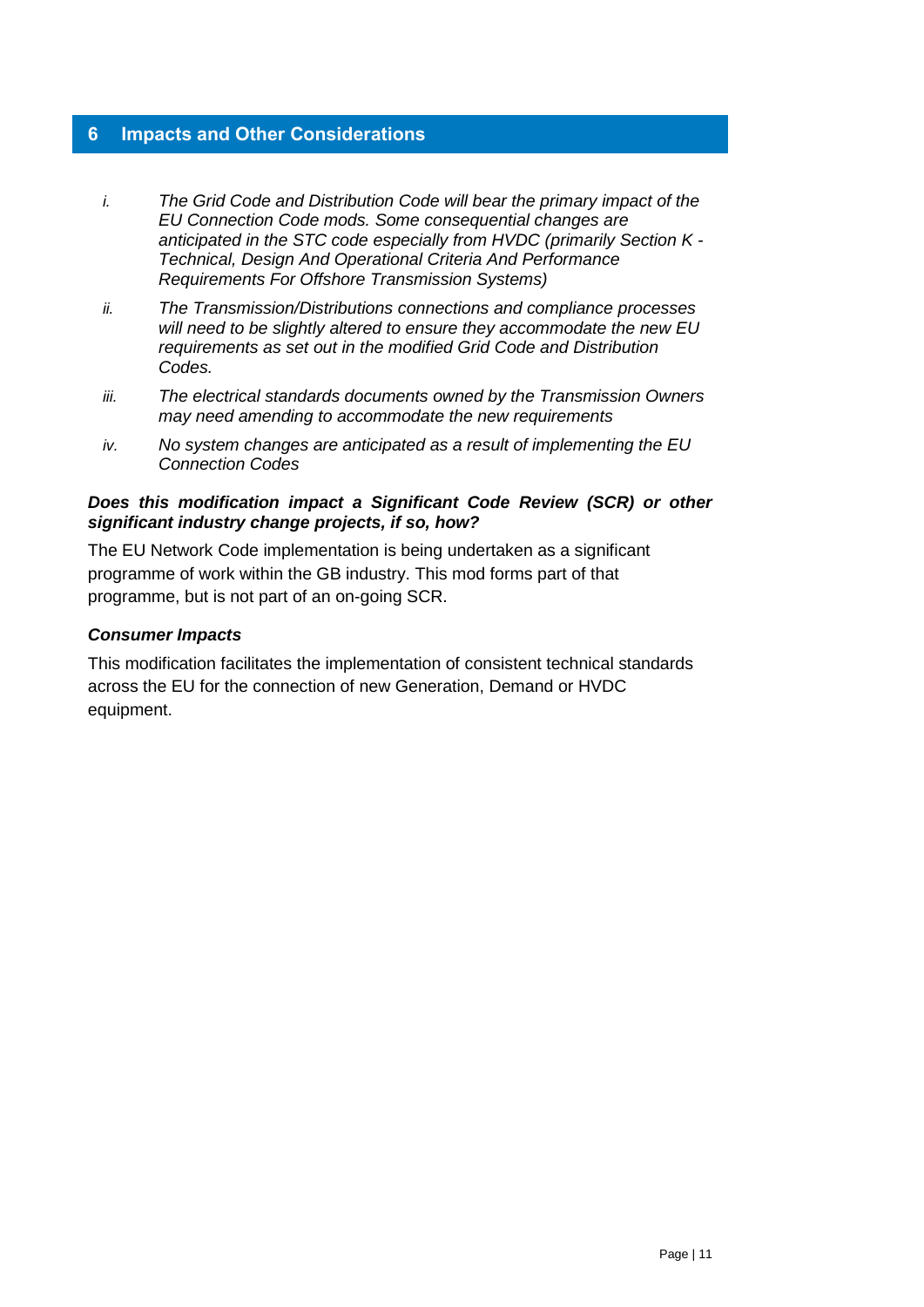<span id="page-11-0"></span>

| Impact of the modification on the Relevant Objectives:                                                                                                                                                                                                                                                                                                                |                          |
|-----------------------------------------------------------------------------------------------------------------------------------------------------------------------------------------------------------------------------------------------------------------------------------------------------------------------------------------------------------------------|--------------------------|
| <b>Relevant Objective</b>                                                                                                                                                                                                                                                                                                                                             | <b>Identified impact</b> |
| To permit the development, maintenance and operation of an<br>efficient, coordinated and economical system for the transmission<br>of electricity                                                                                                                                                                                                                     | <b>Positive</b>          |
| To facilitate competition in the generation and supply of electricity<br>(and without limiting the foregoing, to facilitate the national<br>electricity transmission system being made available to persons<br>authorised to supply or generate electricity on terms which<br>neither prevent nor restrict competition in the supply or<br>generation of electricity) | <b>Positive</b>          |
| Subject to sub-paragraphs (i) and (ii), to promote the security and<br>efficiency of the electricity generation, transmission and<br>distribution systems in the national electricity transmission<br>system operator area taken as a whole                                                                                                                           | <b>Positive</b>          |
| To efficiently discharge the obligations imposed upon the<br>licensee by this license and to comply with the Electricity<br>Regulation and any relevant legally binding decisions of the<br><b>European Commission and/or the Agency; and</b>                                                                                                                         | <b>Positive</b>          |
| To promote efficiency in the implementation and administration of<br>the Grid Code arrangements                                                                                                                                                                                                                                                                       | <b>Neutral</b>           |

The EU Connection Codes derive from the Third Energy Package legislation which is focused on delivering security of supply; supporting the connection of new renewable plant; and increasing competition to lower end consumer costs. It therefore directly supports the first three Grid Code objectives.

Furthermore, this modification is to ensure GB compliance of EU legislation in a timely manner, which positively supports the fourth Grid Code applicable objective.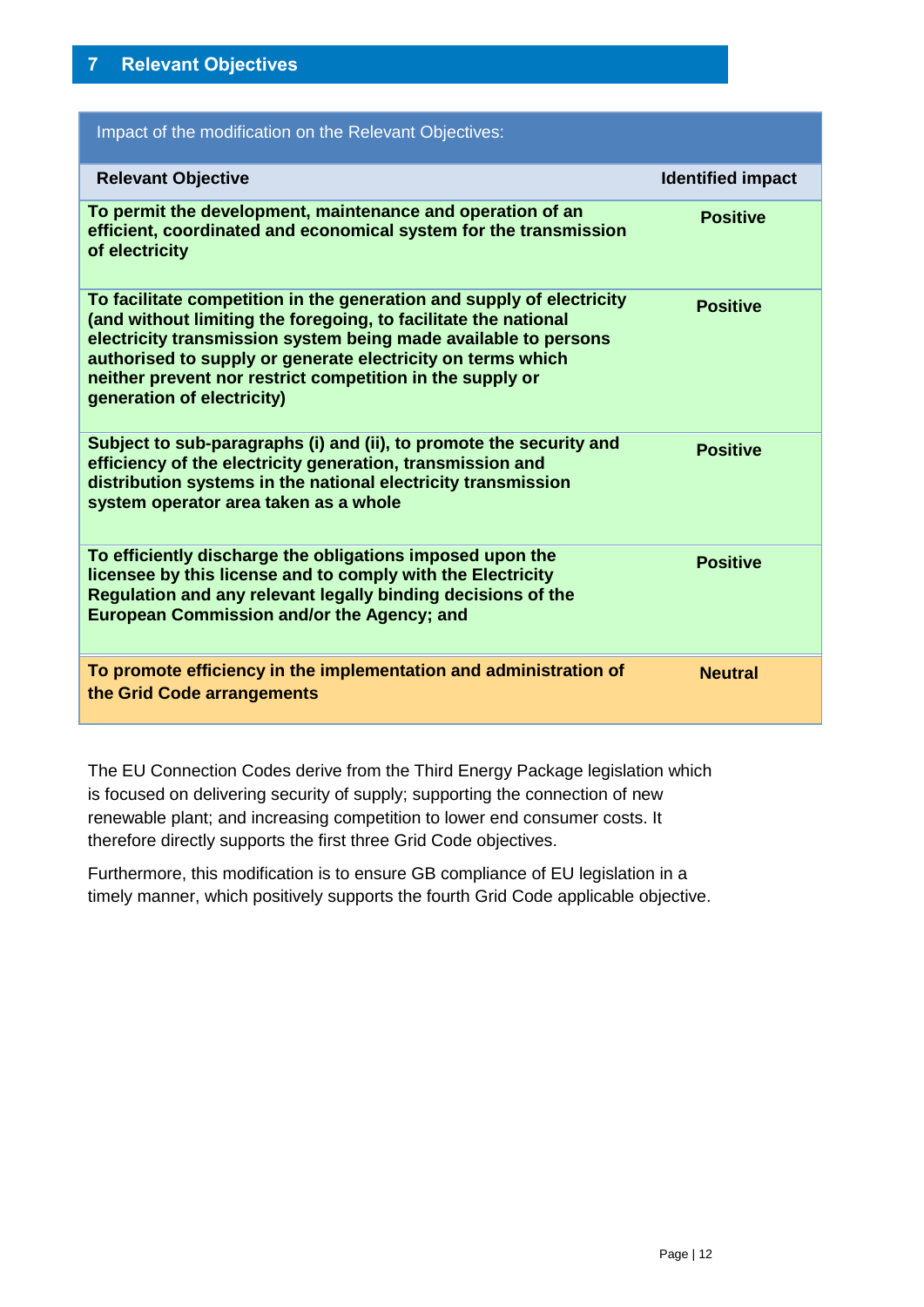# <span id="page-12-0"></span>**8 Implementation**

This modification must be in place to ensure the requirements of the EU Connection Codes are set out in the GB codes *by* two years from the respective Entry Into Force dates (set out earlier in this paper).

It is therefore crucial that this work is concluded swiftly to allow the industry the maximum amount of time to consider what they need to do to arrange compliance.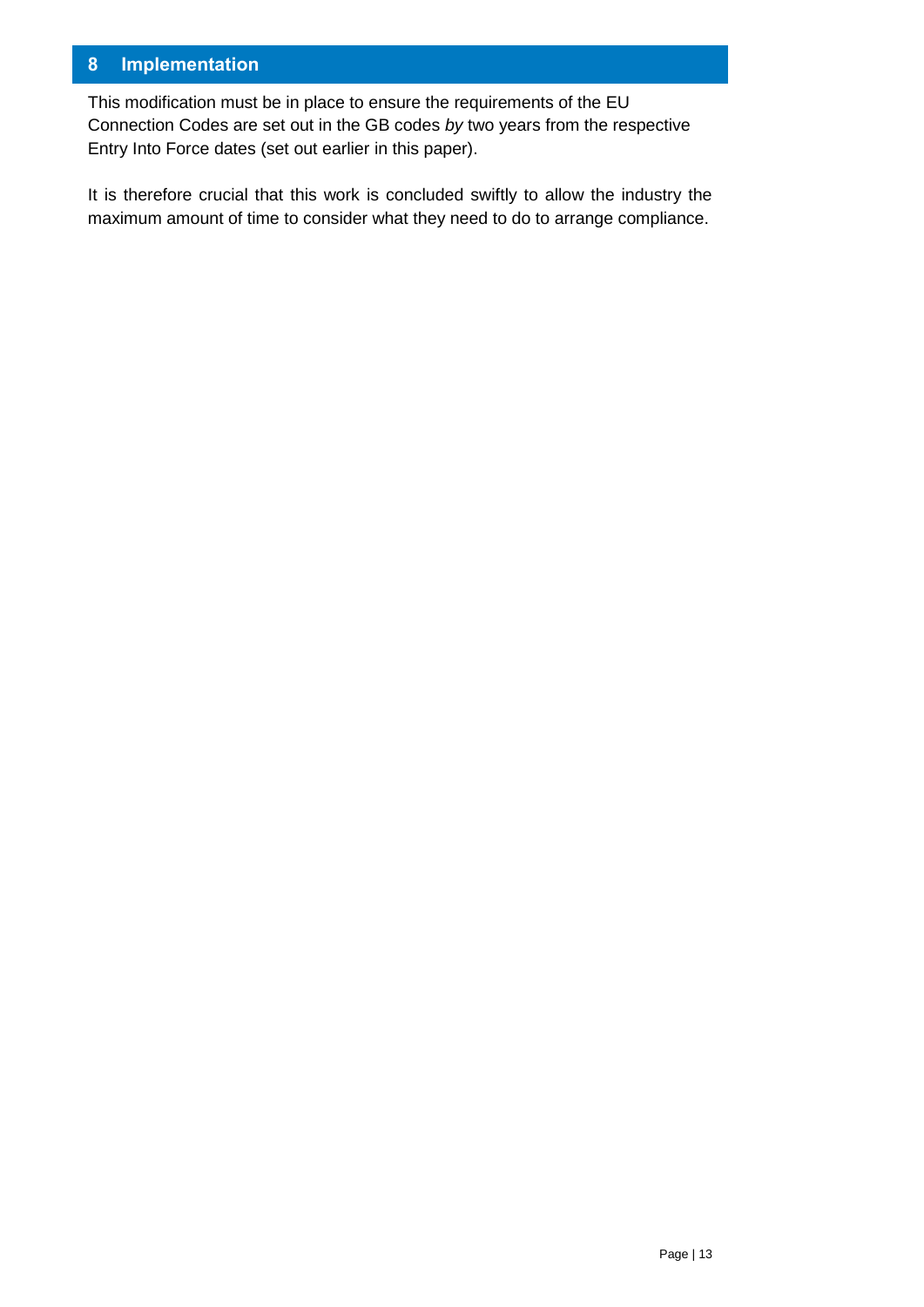<span id="page-13-0"></span>Not yet agreed